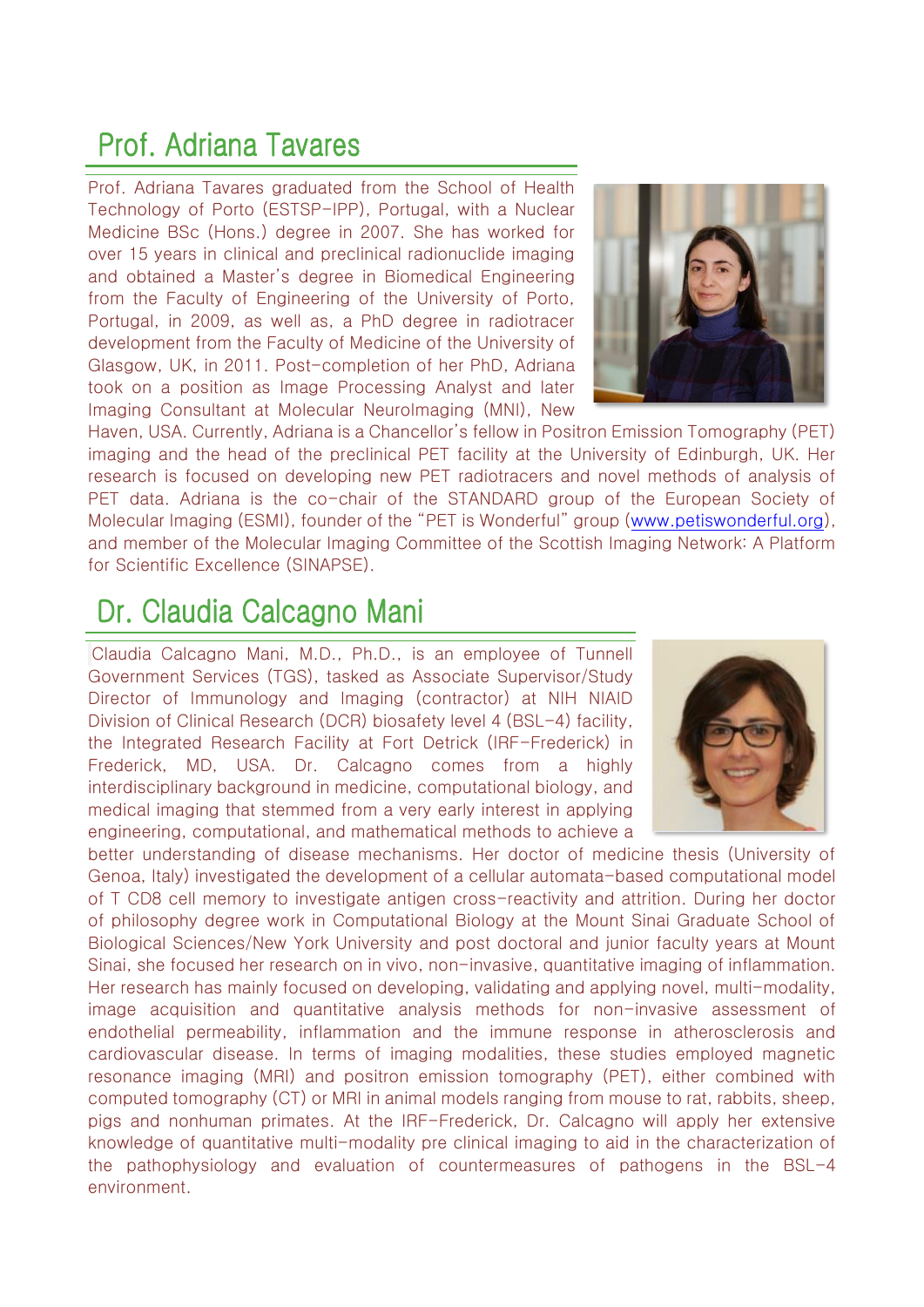# Dr. Elisabeth Kugler

Dr Elisabeth Kugler is a scientist at the interface of biology, advanced microscopy, and biomedical image analysis. Her interests are to understand the basic cellular processes in neuroscience and how different cell types spatially and functionally integrate. As University College London Research Fellow, she develops the 3D glia analysis tool GliaMorph and established an image-based computational model of retinal neurovascular unit development using advanced in vivo imaging data. For her PhD at the University of Sheffield, she developed ZVQ an image analysis pipelines for the zebrafish brain vasculature. In addition to this she characterised a previously undescribed cell membrane behaviour in brain vessels, termed kugeln.



# Dr. Enzo Terreno

Prof. Enzo Terreno is currently full professor of General and Inorganic Chemistry at the Department of Molecular Biotechnology and Health Sciences at the University of Torino, leading the research activities at the Centers of Molecular and Preclinical Imaging. He is the coordinator of the Multi Modal Molecular Imaging (MMMI) Italian Node within the Euro-Bioimaging European Infrastructure. His research interests are mainly focused on the design and preclinical validation of imaging probes for in vivo diagnostic and theranostic applications, with a special attention on nanotechnology. He is co-author of more than 150 papers on peer-reviewed journals, several book chapters and international patents.



### Prof. Freek Beekman heads

Prof. Freek Beekman heads the section Biomedical Imaging at TU Delft and is Founder/CEO/CSO of MILabs B.V. He (co- )authored 165 peer reviewed journal papers and several book chapters and is the inventor of 16 life patent families. He was presented with several national & international awards for scientific and innovative contributions to biomedical imaging. His research interests include the development of imaging detectors, image reconstruction and imaging systems (SPECT, PET, Optical Imaging, X-ray CT). Recent awards include the 2013 NWO Physics Valorization Award, both the 2015 and 2018 World Molecular Imaging Society Innovation



Award, the 2017 SNMMI Edward Hoffman Memorial Award and the 2021 UCSF Hasegawa Memorial Award. Under Freek's leadership MILabs ([www.milabs.com\)](https://eur03.safelinks.protection.outlook.com/?url=http%3A%2F%2Fwww.milabs.com%2F&data=04%7C01%7Ce.dimasso%40assing.it%7C995e18c023f24fd95fea08da004574fb%7C0a18d0d1e8a141d09a95d3c43f8ecb99%7C0%7C0%7C637822595693576035%7CUnknown%7CTWFpbGZsb3d8eyJWIjoiMC4wLjAwMDAiLCJQIjoiV2luMzIiLCJBTiI6Ik1haWwiLCJXVCI6Mn0%3D%7C3000&sdata=qVbF4rOD0Z9TRWSYWyJv%2BpQGA0KjVQCjvxNft1Cc154%3D&reserved=0) became a leader in SPECT, PET, CT, Optical and hybrid imaging systems with an unsurpassed performance, used world-wide in many high ranked research institutes. Today MILabs is part of the Rigaku group.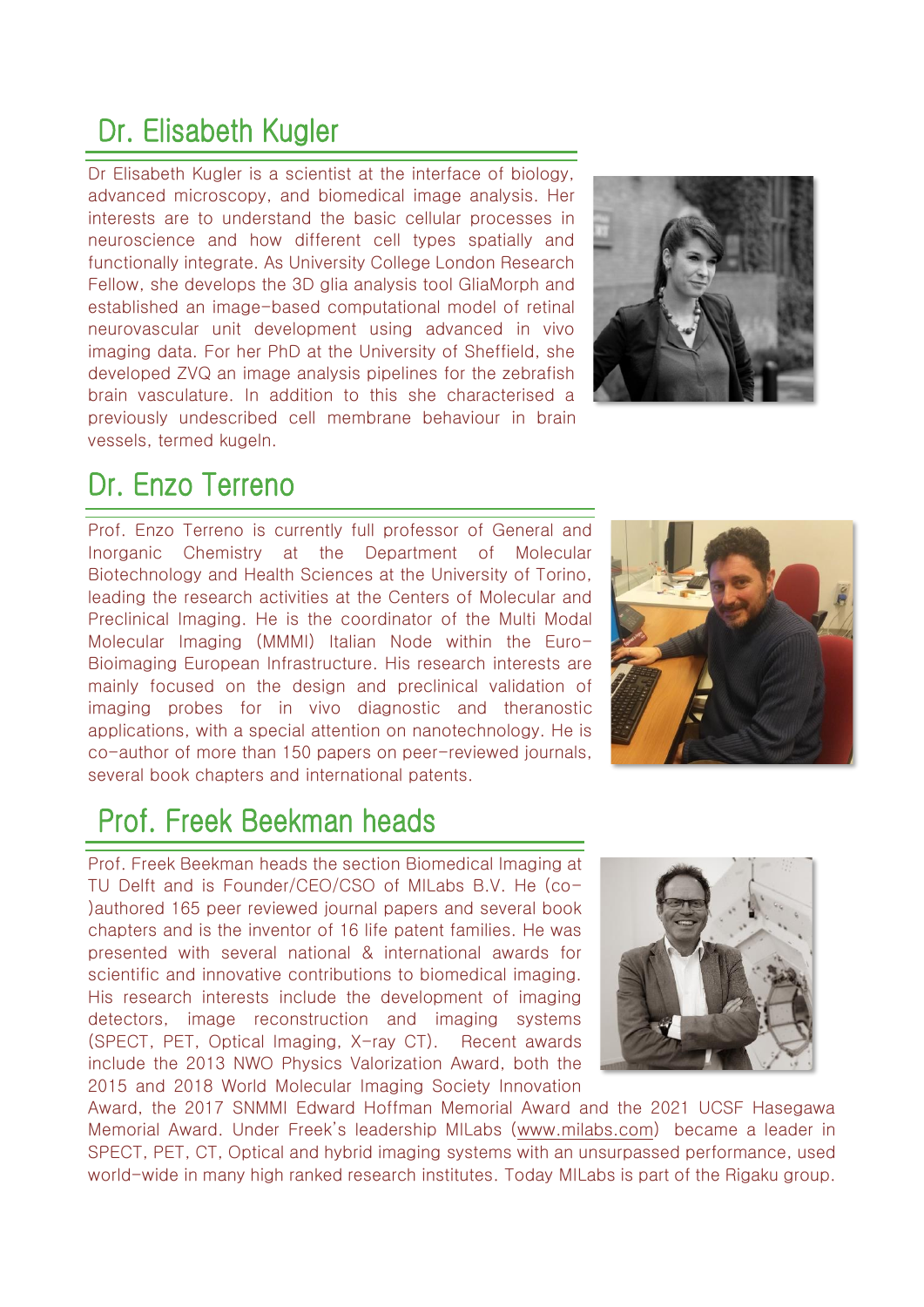#### Dr. Giannis Zacharakis

Dr. Giannis Zacharakis is a Principal Researcher at the Institute of Electronic Structure and Laser – Foundation for Research and Technology (FORTH – IESL) and the Head of the Laboratory for Biophotonics and Molecular Imaging. He has served as the Vice President (2018 -2019) and President (2019-2020) of the European Society for Molecular Imaging (ESMI) and he has served two terms as a Member of the Council of the same Society (2014-2018). He is also the elected vice-president of the board of researchers at FORTH. He received his BSc in Physics in 1997 and his PhD in Biomedical Imaging in 2002 from the University of Crete. During



2003 and 2004 he has been a Research Fellow in Radiology at Harvard University, Cambridge MA USA. Between 2005 and 2009 he has been a Research Associate at FORTH-IESL and was promoted to Research Scientist between 2009 and 2016. In 2017 he was elected in his current position. His main fields of interest are Biophotonics, Biomedical and Optical Imaging focusing on developing novel tools and key enabling technologies for imaging biological processes in living systems, ranging from cells to organs to whole organisms.

#### Prof. Kristen M.Meiburger

Prof. Kristen M. Meiburger received her Master's Degree in Biomedical Engineering from the Politecnico di Torino, Torino, Italy, in 2010. In 2012 she began her Ph.D. in Biomedical Engineering at the Politecnico di Torino and obtained her Ph.D. degree in March 2015 with a thesis entitled "Quantitative ultrasound and photoacoustic imaging for the assessment of vascular parameters". In 2013/2014 she was a visiting Ph.D. student at the Ultrasound Imaging and Therapeutics Research Laboratory at the University of Texas at Austin, Austin, Texas under the supervision of Prof. Stanislav Emelianov where she began her research on photoacoustic imaging. In 2015 she was a visiting research



scholar at the Biomedical Simulation Laboratory at the University of Toronto, Toronto, Ontario. She is mainly active in the field of biomedical image processing, with a main focus on vascular network analysis using biomedical optical imaging methods (i.e., optical coherence tomography angiography, photoacoustics) and radiomics and deep learning applications.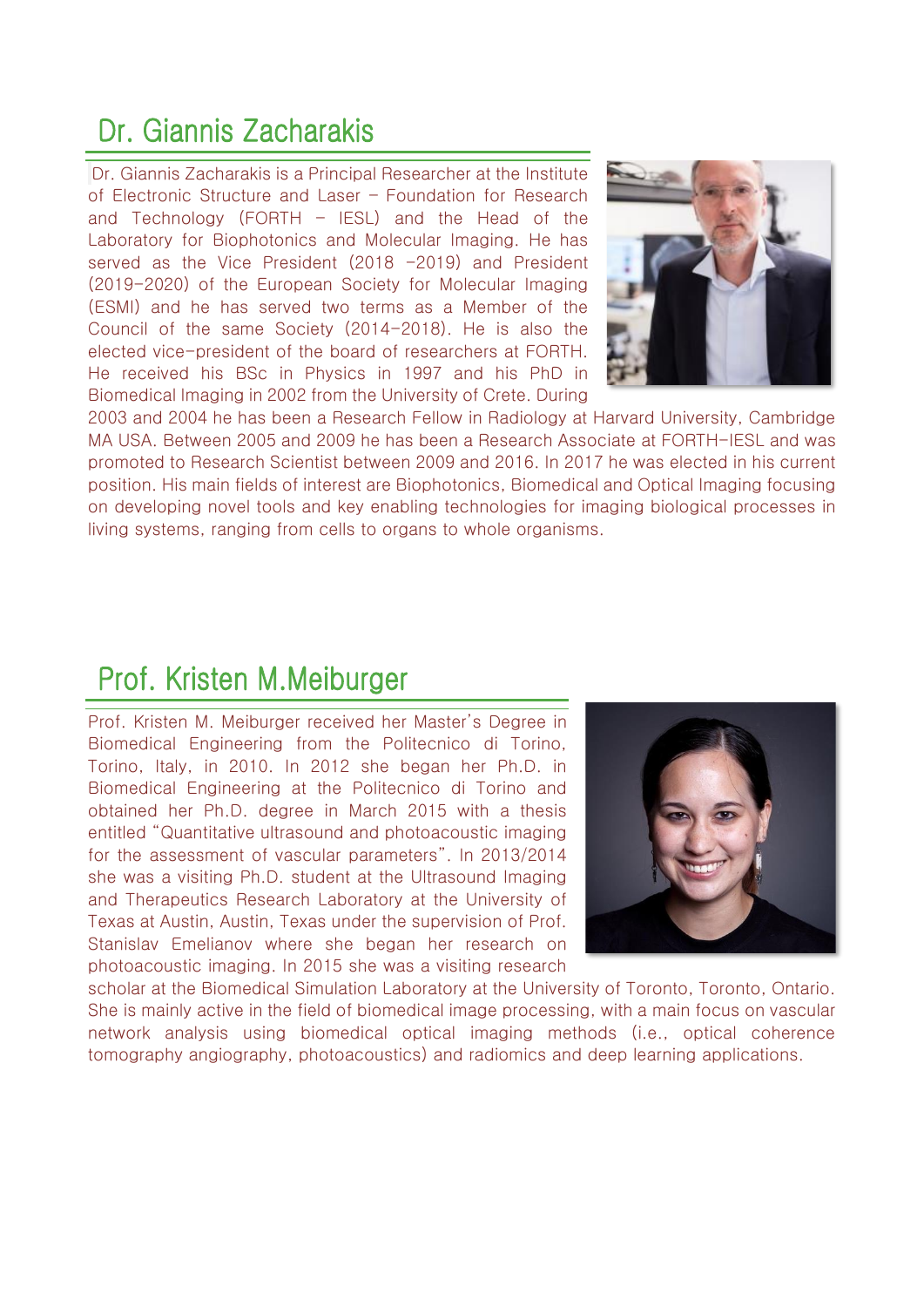# Dr. Linda Chaabane

Dr. Linda Chaabane received her Master's in Phiysics at the NMR unit at the University of Lyon (France). She started to develop high resolution MRI and home built radiofrequency coils for assessing atherosclerosis plaques as part of her PhD training in collaboration with radiologists from the Hospices Civils de Lyon. Since 2009, she moved to a scientific research institute, one of the largest in Italy, where her role was to develop a new MRI approach both as a researcher but also to implement advanced imaging services for a large spectrum of disease-related models to support user's scientific projects. The past 25 years she has worked within research centres and pharmaceutical companies.



## Dr Luca Menichetti

Starting from a background in the radiochemistry of Transition Metals at JRC-Institute for Transuranium Elements (Karlsruhe, Germany), LM moved his interests in the field of tracer chemistry for medical applications for the development of radiopharmaceuticals at the National Research Council Institute of Clinical Physiology (CNR IFC) in Pisa. LM achieved the PhD in "Design, Drug Development and Bio- Pharmaceutical Testing" at the University of Pisa, and the Specialization in Clinical Biochemistry at the Faculty of Medicine of the University of Pisa. LM started his independent research career as a Researcher at CNR IFC (2009): now LM leads a research



group with expertise in nuclear and molecular imaging, MRI/MRS and nanotherapeutics. LM is contract Professor for Material Science and Nanotechnology at University of Pisa and since 2015 is a contract Professor at the Master in Drug Design at the University of Siena.

# Prof. Nicola Belcari

Prof. Nicola Belcari has been conducting his scientific research in the field of Medical Physics since the year 2000. His activity has been mainly focused on the development of new radiation detectors and their application to in-vivo molecular imaging. In particular, these applications have been focused on the construction of positron emission tomography (PET) systems dedicated to pre-clinical imaging (PET/CT), brain imaging (PET/MR) and monitoring of hadrontherapy treatments. He had an active role in various national (CoFIN, PRIN) and international projects (FP7) dedicated to the



development of novel nuclear medicine imaging systems and related technologies. His major research achievements have been the development of the PET component of the TRMAGE PET/MR/EEG brain scanner and the design of next generation TOF-PET detectors achieving sub-mm resolution and sub-200 ps time resolution (UTOFPET). A peculiarity of his work has always been the attention to the possible spin-offs in the industrial field, evidenced by technology transfer contracts with national and international companies for which he was and is responsible for research. These collaborations have led to the commercialization of various products of the research carried out such as the preclinical tomograph called IRIS PET/CT which is today distributed worldwide by the French company Inviscan s.a.s.